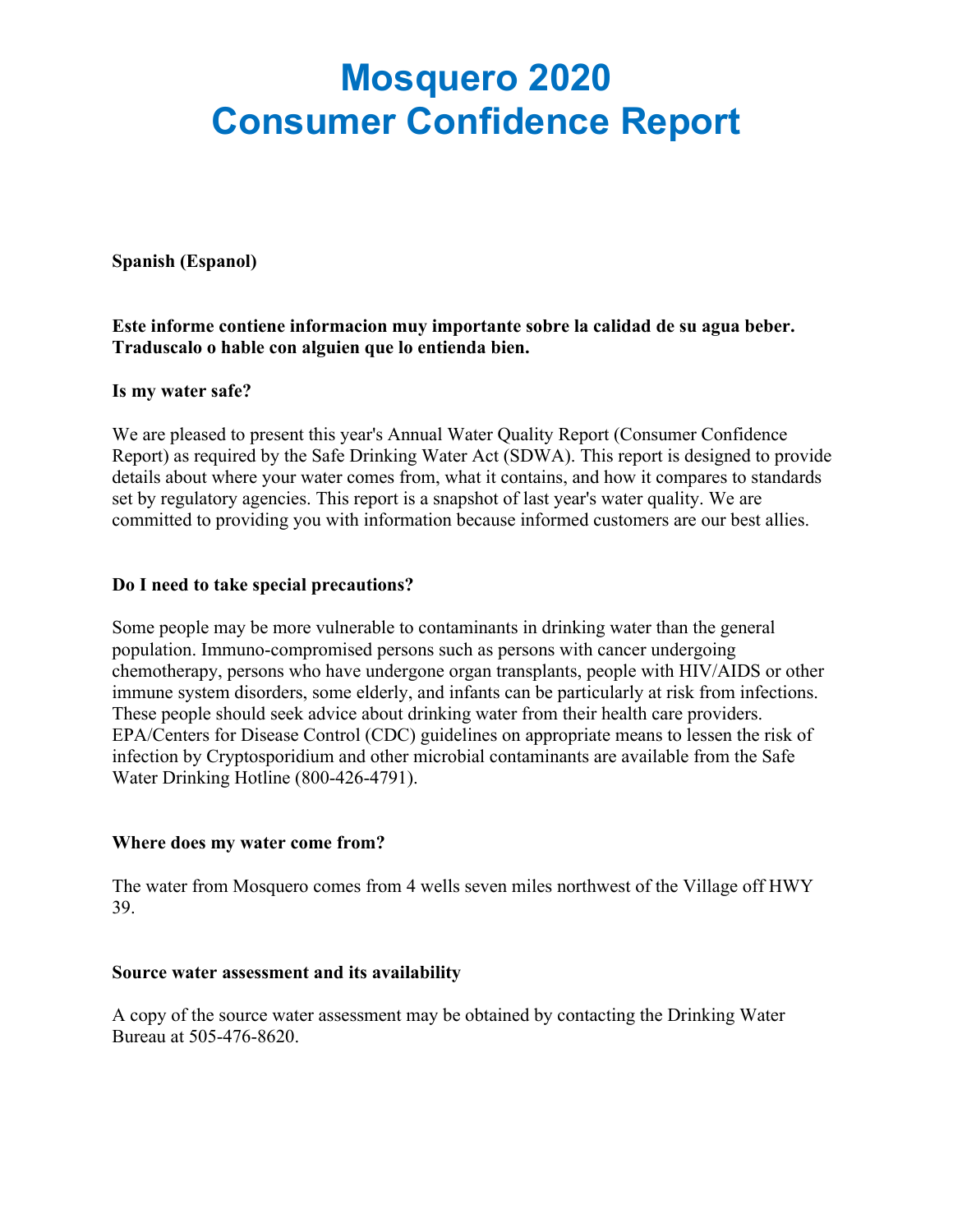# **Why are there contaminants in my drinking water?**

Drinking water, including bottled water, may reasonably be expected to contain at least small amounts of some contaminants. The presence of contaminants does not necessarily indicate that water poses a health risk. More information about contaminants and potential health effects can be obtained by calling the Environmental Protection Agency's (EPA) Safe Drinking Water Hotline (800-426-4791). The sources of drinking water (both tap water and bottled water) include rivers, lakes, streams, ponds, reservoirs, springs, and wells. As water travels over the surface of the land or through the ground, it dissolves naturally occurring minerals and, in some cases, radioactive material, and can pick up substances resulting from the presence of animals or from human activity:

microbial contaminants, such as viruses and bacteria, that may come from sewage treatment plants, septic systems, agricultural livestock operations, and wildlife; inorganic contaminants, such as salts and metals, which can be naturally occurring or result from urban stormwater runoff, industrial, or domestic wastewater discharges, oil and gas production, mining, or farming; pesticides and herbicides, which may come from a variety of sources such as agriculture, urban stormwater runoff, and residential uses; organic Chemical Contaminants, including synthetic and volatile organic chemicals, which are by-products of industrial processes and petroleum production, and can also come from gas stations, urban stormwater runoff, and septic systems; and radioactive contaminants, which can be naturally occurring or be the result of oil and gas production and mining activities. In order to ensure that tap water is safe to drink, EPA prescribes regulations that limit the amount of certain contaminants in water provided by public water systems. Food and Drug Administration (FDA) regulations establish limits for contaminants in bottled water which must provide the same protection for public health.

# **How can I get involved?**

We encourage members of our community to attend our monthly meeting held on the 2nd Tuesday of every month at the Village Office starting at 6:00 pm. If you have any questions or concerns, please contact Rocky Moxley at 575-673-2322 or 575-512-5598.

#### **Water Conservation Tips**

Did you know that the average U.S. household uses approximately 400 gallons of water per day or 100 gallons per person per day? Luckily, there are many low-cost and no-cost ways to conserve water. Small changes can make a big difference - try one today and soon it will become second nature.

- Take short showers a 5-minute shower uses 4 to 5 gallons of water compared to up to 50 gallons for a bath.
- Shut off water while brushing your teeth, washing your hair and shaving and save up to 500 gallons a month.
- Use a water-efficient showerhead. They're inexpensive, easy to install, and can save you up to 750 gallons a month.
- Run your clothes washer and dishwasher only when they are full. You can save up to 1,000 gallons a month.
- Water plants only when necessary.
- Fix leaky toilets and faucets. Faucet washers are inexpensive and take only a few minutes to replace. To check your toilet for a leak, place a few drops of food coloring in the tank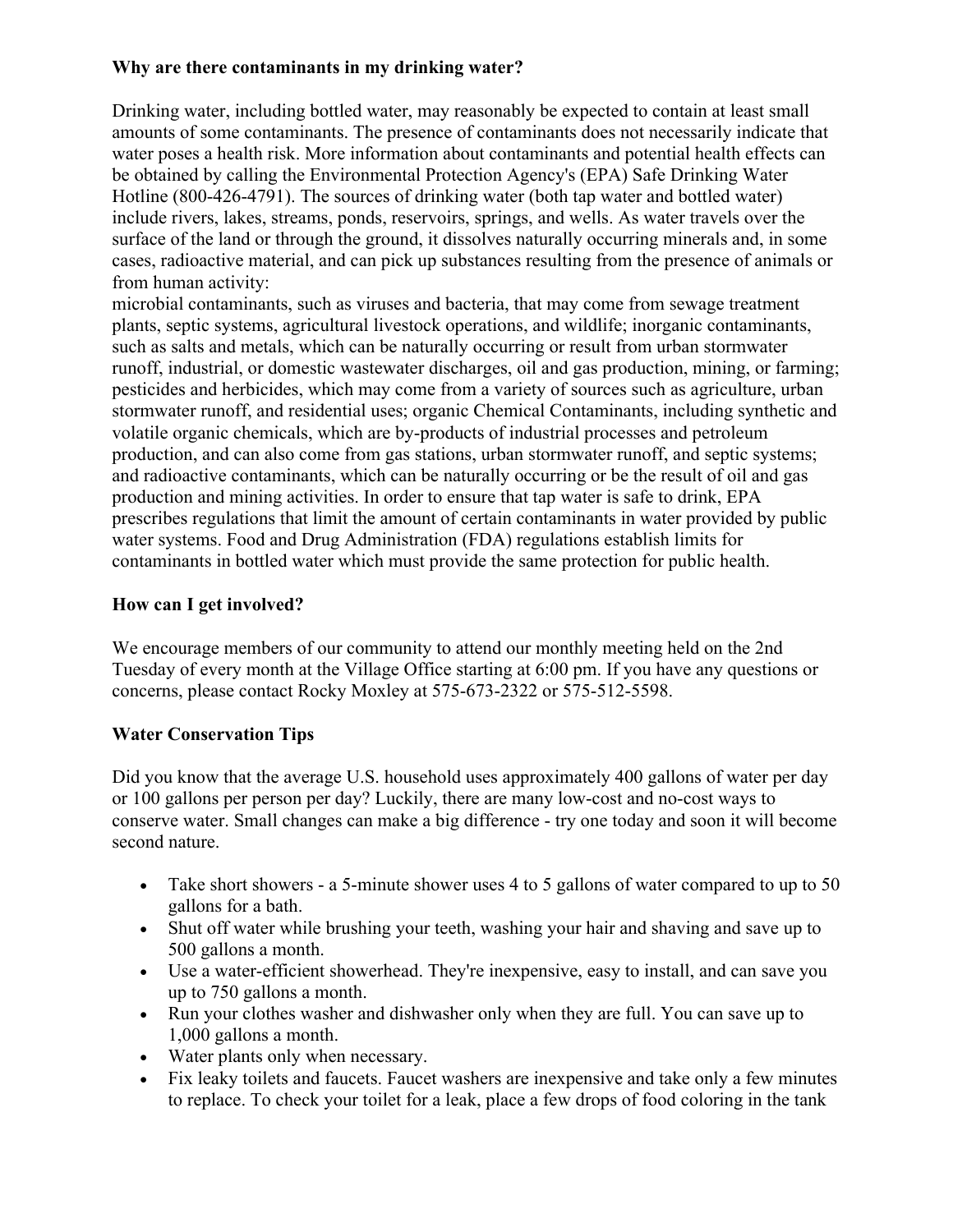and wait. If it seeps into the toilet bowl without flushing, you have a leak. Fixing it or replacing it with a new, more efficient model can save up to 1,000 gallons a month.

- Adjust sprinklers so only your lawn is watered. Apply water only as fast as the soil can absorb it and during the cooler parts of the day to reduce evaporation.
- Teach your kids about water conservation to ensure a future generation that uses water wisely. Make it a family effort to reduce next month's water bill!
- Visit www.epa.gov/watersense for more information.

# **Source Water Protection Tips**

Protection of drinking water is everyone's responsibility. You can help protect your community's drinking water source in several ways:

- Eliminate excess use of lawn and garden fertilizers and pesticides they contain hazardous chemicals that can reach your drinking water source.
- Pick up after your pets.
- If you have your own septic system, properly maintain your system to reduce leaching to water sources or consider connecting to a public water system.
- Dispose of chemicals properly; take used motor oil to a recycling center.
- Volunteer in your community. Find a watershed or wellhead protection organization in your community and volunteer to help. If there are no active groups, consider starting one. Use EPA's Adopt Your Watershed to locate groups in your community, or visit the Watershed Information Network's How to Start a Watershed Team.
- Organize a storm drain stenciling project with your local government or water supplier. Stencil a message next to the street drain reminding people "Dump No Waste - Drains to River" or "Protect Your Water." Produce and distribute a flyer for households to remind residents that storm drains dump directly into your local water body.

#### **Additional Information for Lead**

If present, elevated levels of lead can cause serious health problems, especially for pregnant women and young children. Lead in drinking water is primarily from materials and components associated with service lines and home plumbing. Mosquero Water System is responsible for providing high quality drinking water, but cannot control the variety of materials used in plumbing components. When your water has been sitting for several hours, you can minimize the potential for lead exposure by flushing your tap for 30 seconds to 2 minutes before using water for drinking or cooking. If you are concerned about lead in your water, you may wish to have your water tested. Information on lead in drinking water, testing methods, and steps you can take to minimize exposure is available from the Safe Drinking Water Hotline or at http://www.epa.gov/safewater/lead.

#### **Additional Information for Arsenic**

While your drinking water meets EPA's standard for arsenic, it does contain low levels of arsenic. EPA's standard balances the current understanding of arsenic's possible health effects against the costs of removing arsenic from drinking water. EPA continues to research the health effects of low levels of arsenic which is a mineral known to cause cancer in humans at high concentrations and is linked to other health effects such as skin damage and circulatory problems.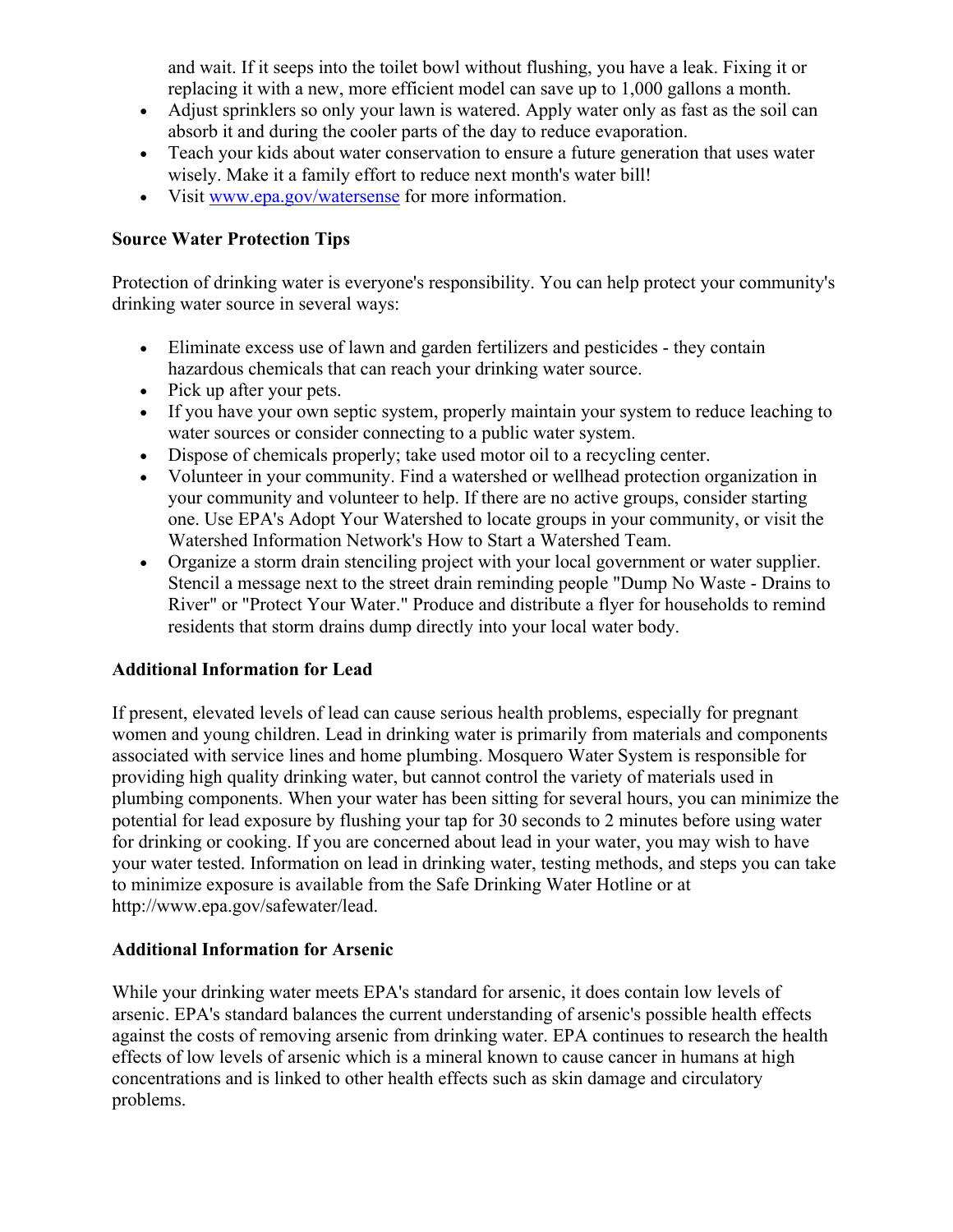# **Water Quality Data Table**

In order to ensure that tap water is safe to drink, EPA prescribes regulations which limit the amount of contaminants in water provided by public water systems. The table below lists all of the drinking water contaminants that we detected during the calendar year of this report. Although many more contaminants were tested, only those substances listed below were found in your water. All sources of drinking water contain some naturally occurring contaminants. At low levels, these substances are generally not harmful in our drinking water. Removing all contaminants would be extremely expensive, and in most cases, would not provide increased protection of public health. A few naturally occurring minerals may actually improve the taste of drinking water and have nutritional value at low levels. Unless otherwise noted, the data presented in this table is from testing done in the calendar year of the report. The EPA or the State requires us to monitor for certain contaminants less than once per year because the concentrations of these contaminants do not vary significantly from year to year, or the system is not considered vulnerable to this type of contamination. As such, some of our data, though representative, may be more than one year old. In this table you will find terms and abbreviations that might not be familiar to you. To help you better understand these terms, we have provided the definitions below the table.

|                                                     |                                   |                               | <b>Detect</b>              |               | Range           |                              |                  |                                                                                                                                       |  |  |
|-----------------------------------------------------|-----------------------------------|-------------------------------|----------------------------|---------------|-----------------|------------------------------|------------------|---------------------------------------------------------------------------------------------------------------------------------------|--|--|
| <b>Contaminants</b>                                 | <b>MCLG</b><br>or<br><b>MRDLG</b> | MCL,<br>TT, or<br><b>MRDL</b> | In<br>Your<br><b>Water</b> |               | <b>Low</b> High | <b>Sample</b><br><b>Date</b> | <b>Violation</b> | <b>Typical Source</b>                                                                                                                 |  |  |
| <b>Disinfectants &amp; Disinfection By-Products</b> |                                   |                               |                            |               |                 |                              |                  |                                                                                                                                       |  |  |
|                                                     |                                   |                               |                            |               |                 |                              |                  | (There is convincing evidence that addition of a disinfectant is necessary for control of microbial contaminants)                     |  |  |
| Chlorine (as Cl2)<br>(ppm)                          | 4                                 | 4                             | $\mathcal{A}$              | $\mathcal{A}$ | .9              | 2020                         | No               | Water additive used to control<br>microbes                                                                                            |  |  |
| Haloacetic Acids<br>$(HAA5)$ (ppb)                  | <b>NA</b>                         | 60                            | 2.12                       | <b>NA</b>     | <b>NA</b>       | 2020                         | No               | By-product of drinking water<br>chlorination                                                                                          |  |  |
| TTHMs [Total<br>Trihalomethanes]<br>(ppb)           | <b>NA</b>                         | 80                            | 14.3                       | <b>NA</b>     | <b>NA</b>       | 2020                         | No               | By-product of drinking water<br>disinfection                                                                                          |  |  |
|                                                     | <b>Inorganic Contaminants</b>     |                               |                            |               |                 |                              |                  |                                                                                                                                       |  |  |
| Arsenic (ppb)                                       | $\theta$                          | 10                            | $\overline{3}$             | 3             | 3               | 2016                         | No               | Erosion of natural deposits;<br>Runoff from orchards; Runoff<br>from glass and electronics<br>production wastes                       |  |  |
| Barium (ppm)                                        | 2                                 | $\overline{2}$                | $\cdot$ 1                  | $\cdot$       | $\cdot$         | 2016                         | No               | Discharge of drilling wastes;<br>Discharge from metal<br>refineries; Erosion of natural<br>deposits                                   |  |  |
| Fluoride (ppm)                                      | 4                                 | $\overline{4}$                | 1.62                       | <b>NA</b>     | NA              | 2016                         | No               | Erosion of natural deposits;<br>Water additive which promotes<br>strong teeth; Discharge from<br>fertilizer and aluminum<br>factories |  |  |
| Nitrate [measured as<br>Nitrogen] (ppm)             | 10                                | 10                            | 1.12                       | <b>NA</b>     | <b>NA</b>       | 2020                         | No               | Runoff from fertilizer use;<br>Leaching from septic tanks,                                                                            |  |  |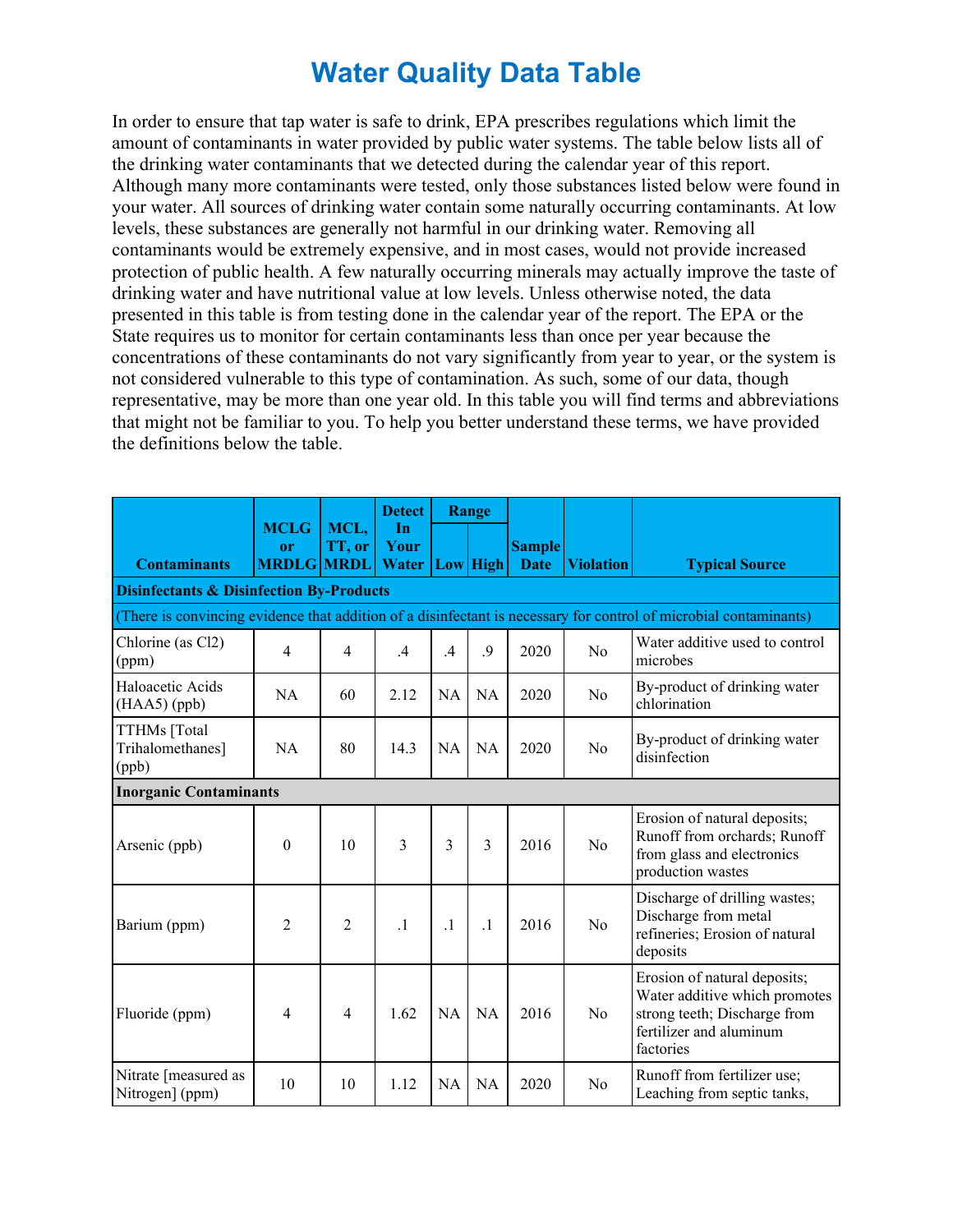|                                                           |          |                                   |    |                               | <b>Detect</b>              |                              | Range          |                                     |                                                                            |                                                                            |
|-----------------------------------------------------------|----------|-----------------------------------|----|-------------------------------|----------------------------|------------------------------|----------------|-------------------------------------|----------------------------------------------------------------------------|----------------------------------------------------------------------------|
| <b>Contaminants</b>                                       |          | <b>MCLG</b><br>or<br><b>MRDLG</b> |    | MCL,<br>TT, or<br><b>MRDL</b> | <b>In</b><br>Your<br>Water |                              | Low High       | <b>Sample</b><br><b>Date</b>        | <b>Violation</b>                                                           | <b>Typical Source</b>                                                      |
|                                                           |          |                                   |    |                               |                            |                              |                |                                     |                                                                            | sewage; Erosion of natural<br>deposits                                     |
| <b>Radioactive Contaminants</b>                           |          |                                   |    |                               |                            |                              |                |                                     |                                                                            |                                                                            |
| Alpha emitters<br>(pCi/L)                                 |          | 0                                 |    | 15                            | 4.2                        | .9                           | 4.2            | 2019                                | N <sub>0</sub>                                                             | Erosion of natural deposits                                                |
| Radium (combined<br>226/228) (pCi/L)                      | $\theta$ |                                   |    | 5                             | 2.69                       | <b>NA</b>                    | <b>NA</b>      | 2019                                | No                                                                         | Erosion of natural deposits                                                |
| Uranium (ug/L)                                            |          | 0                                 |    | 30                            | 5                          | <b>NA</b>                    | NA             | 2019                                | N <sub>0</sub>                                                             | Erosion of natural deposits                                                |
| <b>Contaminants</b>                                       |          | <b>MCLG</b> AL                    |    |                               | Your<br><b>Water</b>       | <b>Sample</b><br><b>Date</b> |                | # Samples<br><b>Exceeding</b><br>AL | <b>Exceeds</b><br>AL                                                       | <b>Typical Source</b>                                                      |
| <b>Inorganic Contaminants</b>                             |          |                                   |    |                               |                            |                              |                |                                     |                                                                            |                                                                            |
| Copper - action level at<br>consumer taps (ppm)           | 1.3      |                                   |    | 1.3                           | .028                       | 2020                         |                | $\theta$                            | N <sub>0</sub>                                                             | Corrosion of household<br>plumbing systems; Erosion of<br>natural deposits |
| Lead - action level at<br>$\theta$<br>consumer taps (ppb) |          |                                   | 15 | $\theta$                      | 2020                       |                              | $\overline{0}$ | N <sub>0</sub>                      | Corrosion of household<br>plumbing systems; Erosion of<br>natural deposits |                                                                            |

| <b>Unit Descriptions</b> |                                                                     |  |  |  |  |  |
|--------------------------|---------------------------------------------------------------------|--|--|--|--|--|
| Term                     | <b>Definition</b>                                                   |  |  |  |  |  |
| $\text{ug/L}$            | $\mu$ g/L : Number of micrograms of substance in one liter of water |  |  |  |  |  |
| ppm                      | ppm: parts per million, or milligrams per liter $(mg/L)$            |  |  |  |  |  |
| ppb                      | ppb: parts per billion, or micrograms per liter (µg/L)              |  |  |  |  |  |
| pCi/L                    | pCi/L: picocuries per liter (a measure of radioactivity)            |  |  |  |  |  |
| <b>NA</b>                | NA: not applicable                                                  |  |  |  |  |  |
| ND.                      | ND: Not detected                                                    |  |  |  |  |  |
| <b>NR</b>                | NR: Monitoring not required but recommended.                        |  |  |  |  |  |

| <b>Important Drinking Water Definitions</b> |                                                                                                                                                                                                           |  |  |  |  |
|---------------------------------------------|-----------------------------------------------------------------------------------------------------------------------------------------------------------------------------------------------------------|--|--|--|--|
| Term                                        | <b>Definition</b>                                                                                                                                                                                         |  |  |  |  |
| <b>MCLG</b>                                 | MCLG: Maximum Contaminant Level Goal: The level of a contaminant in drinking water below<br>which there is no known or expected risk to health. MCLGs allow for a margin of safety.                       |  |  |  |  |
| <b>MCL</b>                                  | MCL: Maximum Contaminant Level: The highest level of a contaminant that is allowed in<br>drinking water. MCLs are set as close to the MCLGs as feasible using the best available<br>treatment technology. |  |  |  |  |
| TT                                          | TT: Treatment Technique: A required process intended to reduce the level of a contaminant in<br>drinking water.                                                                                           |  |  |  |  |
| AL                                          | AL: Action Level: The concentration of a contaminant which, if exceeded, triggers treatment or<br>other requirements which a water system must follow.                                                    |  |  |  |  |